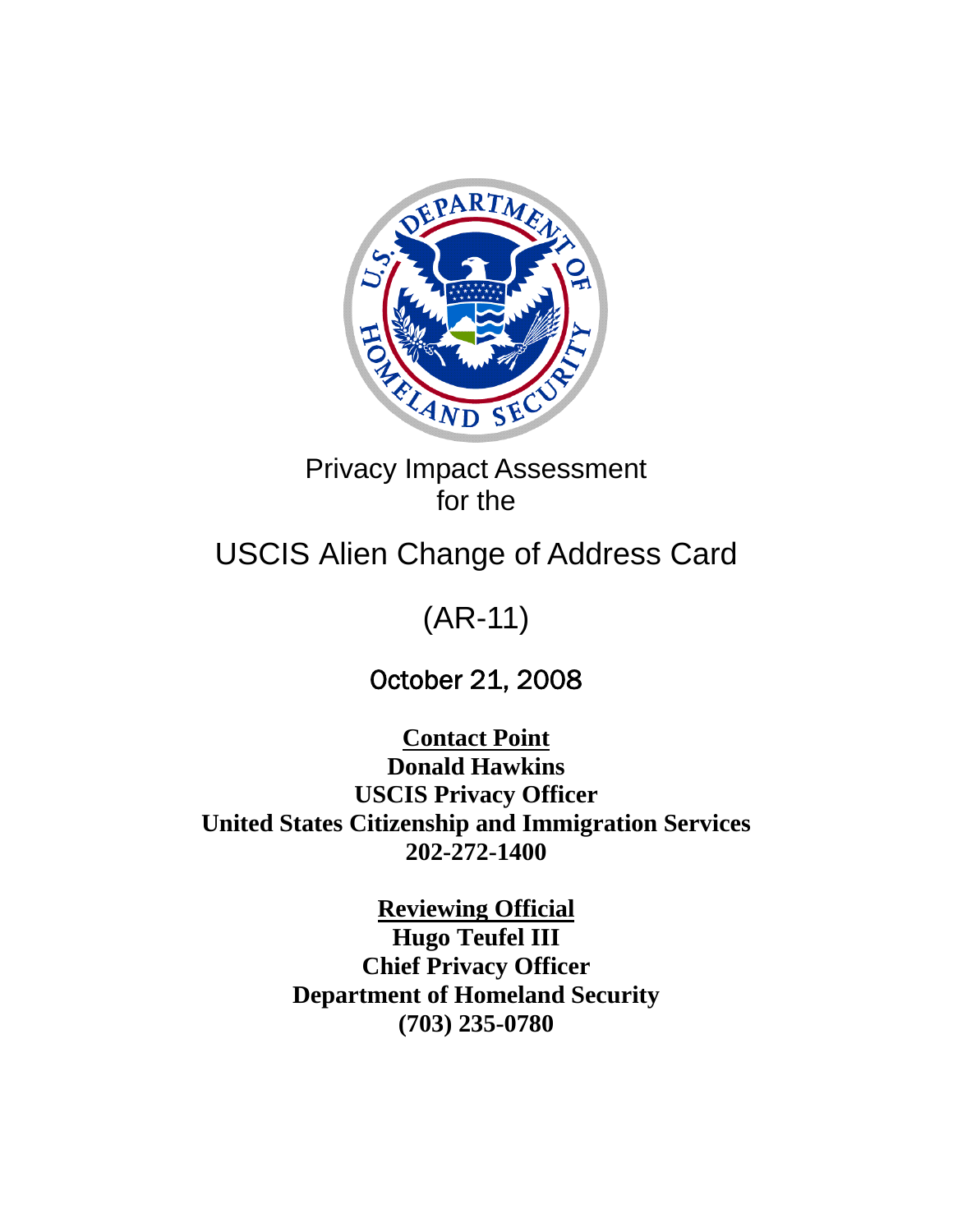## **Abstract**

United States Citizenship and Immigration Service (USCIS) is publishing this Privacy Impact Assessment (PIA) for the Alien Change of Address Card (AR-11) System. The AR-11 tracks the address changes submitted to the Department of Homeland Security (DHS) in paper and electronic form as required by Section 265 of the Immigration and Nationality Act (INA), 8 U.S.C. 1305. USCIS has conducted this PIA because AR-11 contains personally identifiable information (PII).

#### **Overview**

USCIS is responsible for the administration of immigration and naturalization adjudication functions, and for establishing immigration services policies and priorities. In executing its mission, USCIS performs functions that include adjudications of:

- (1) immigrant visa petitions;
- (2) non-immigrant visa petitions (petitions filed by persons staying in the US temporarily for a limited purpose [e.g., to work]);
- (3) asylum and refugee applications; and
- (4) naturalization applications.

AR-11 is a computerized system that supports the information management needs of USCIS in carrying out its mission. Specifically, it tracks address changes submitted to USCIS on the paper Form AR-11 and online through the Customer Relationship Interface System's (CRIS) Change of Address (CoA) component. AR-11 contains current addresses on all non-U.S. citizens (hereafter referred to as "customers") who are currently in the United States who have submitted an electronic or paper Form AR-11 as required by Section 265 of the Immigration and Nationality Act (INA), (8 U.S.C. 1305). AR-11 interfaces with CoA to accept address changes submitted via the Internet.

There are two processes by which a customer can change his address:

(1) Transcribed Paper AR-11 Address Changes: The customer submits a completed Form AR-11 in paper format. The completed form is then sent to a USCIS contractor for data entry. The information on the form is then input into the AR-11 system according to specific standard operating procedures contained in the USCIS Change of Address Form Data Capture Manual (hereafter "SOP Manual"). This manual provides a system of double-checks to ensure accurate data entry and proper handling and appropriate use of information. See Section 1.5. USCIS also deploys user logs to ensure users are only accessing information related to their job functions. A USCIS contractor daily transmits these files to a DHS facility in Dallas, Texas.

(2) Web AR-11 Address Changes: CRIS was created to accept AR-11 address changes submitted via the Internet. A customer electronically submits the Form AR-11 via the CRIS component, CoA. CRIS daily transmits these files to the AR-11 system.

DHS employees and contractors access AR-11 information through the AR-11 on-line system. The AR-11 on-line system is available at DHS/USCIS offices throughout the United States and in numerous foreign countries. This allows DHS users to search AR-11. The only access available for AR-11 is read-only query: DHS users may not make changes to the information. Changes can only be made by submitting a new paper or on-line Form AR-11.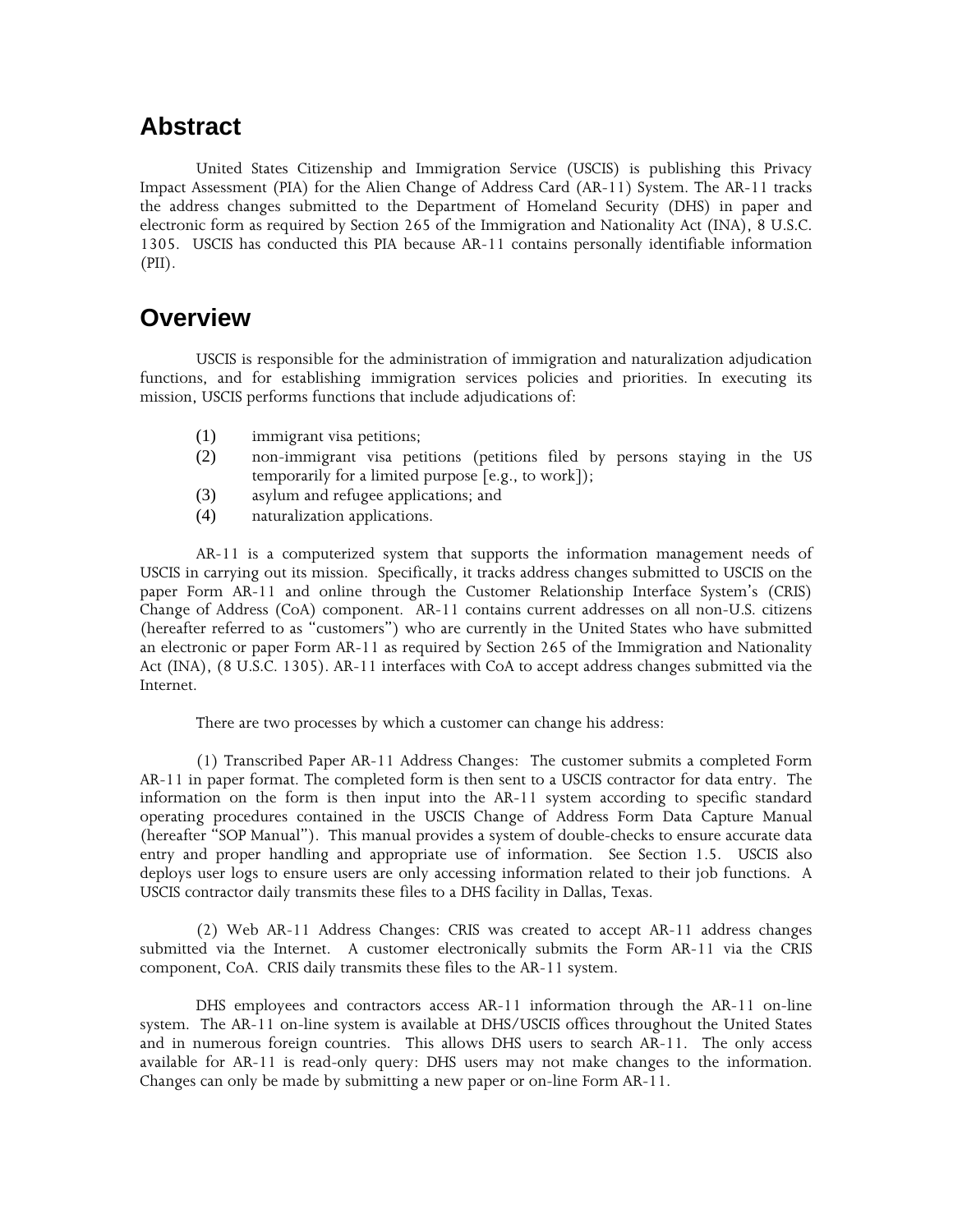Read-Only access to information contained in the AR-11 system is provided to Immigration and Customs Enforcement (ICE) and Customs and Border Protection (CBP) for investigatory, deportation, and immigration court functions, enabling them to perform their mission requirements.

# **Section 1.0 Characterization of the Information**

The following questions are intended to define the scope of the information requested and/or collected as well as reasons for its collection as part of the program, system, rule, or technology being developed.

#### **1.1 What information is collected, used, disseminated, or maintained in the system?**

AR-11 contains data submitted by customers whose address has changed during their stay in the United States. AR-11 contains the following PII:

Name: USCIS collects customer's full name (First, Last and Middle).

Home Address: USCIS collects the current and former home addresses of customers.

Birth Date: USCIS collects birth dates.

Citizenship/Nationality Information: USCIS collects citizenship information (country of nationality, country of citizenship, country of birth).

Information Regarding Immigration Status: USCIS collects information regarding immigration (A-Number and/or I-94 Number) and entry to the U.S. (dates of entry, point of entry, admission number, visa expiration dates).

Federal Bureau of Investigation (FBI) Fingerprint Identification Number System (FINS) Number: FINS is the identifying number assigned to a set o fingerprints by the FBI.

Current Employer/School Information: USCIS collects the current employer and/or school and the employer's and/or school's address.

#### **1.2 What are the sources of the information in the system?**

The customer provides the address change information through the online submission or through the paper Form AR-11.

#### **1.3 Why is the information being collected, used, disseminated, or maintained?**

USCIS collects change of address information as required by Section 265 of the INA (8 U.S.C. 1305) which requires all customers to report a change of address to USCIS within ten days of the change. The information is used to verify the identity of the customer as well as for statistical, recordkeeping, and law enforcement purposes.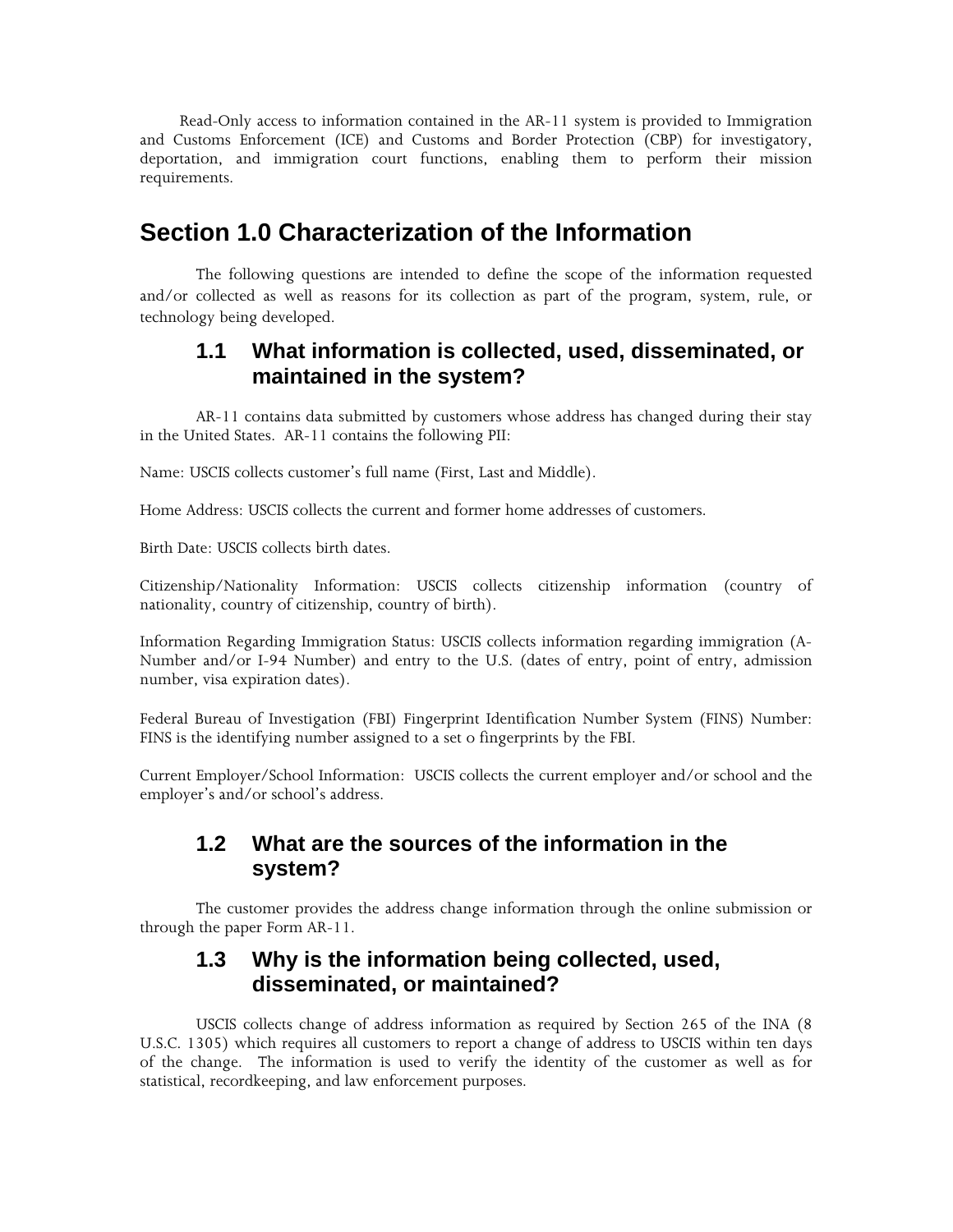#### **1.4 How is the information collected?**

Customers may provide the change of address information via the Internet through the CRIS CoA component or via U.S. Postal or express mail services on the paper Form AR-11.

#### **1.5 How will the information be checked for accuracy?**

For data from the paper Form AR-11 entered into the system manually, USCIS has an SOP Manual in place to ensure accuracy. The SOP Manual requires that once a contractor transcribes the data into an electronic record, a different contractor verifies that the data transcribed is accurate before the electronic record is downloaded to the AR-11 On-line System.

Change of address information obtained from the CRIS CoA online system is input directly by the customer or their representative and is unaltered before its daily transfer to the AR-11 system.

#### **1.6 What specific legal authorities, arrangements, and/or agreements defined the collection of information?**

Pursuant to Section 265 of the INA, 8 U.S.C. [1](#page-3-0)305, nearly all non-U.S. citizens<sup>1</sup> are required to report a change of address within 10 days of moving by completing a Form AR-11 and submitting it to USCIS.

Additionally, 8 United States Code (U.S.C.) Section 1101 *et seq*, specifically, 8 U.S.C. 1103, charges the Secretary of DHS, in part, with the duty of administering and enforcing all laws relating to the immigration and naturalization of aliens.

#### **1.7 Privacy Impact Analysis: Given the amount and type of data collected, discuss the privacy risks identified and how they were mitigated.**

**Privacy Risk**: The AR-11 form is paper-based. Therefore, even though the data is collected directly from the customer, the possibility of transcription errors exists when the data is transferred from paper to the information system.

**Mitigation**: USCIS has mitigated this potential risk by requiring data verification pursuant to SOPs as discussed in Section 1.5, more specifically by implementing a system of dual verification of all transcriptions.

**Privacy Risk**: With the on-line CRIS system, there is a risk that the customer will input the change of address information incorrectly.

**Mitigation**: This potential risk is mitigated by requesting that the customer review and verify the accuracy of the updated information prior to electronic submission.

<span id="page-3-0"></span><sup>&</sup>lt;sup>1</sup> The only persons exempt from this requirement are nonimmigrants currently in A or G status (e.g., foreign government officials and international organization aliens) and certain nonimmigrants who do not possess a visa and whose current stay in the U.S. has not exceeded or will not exceed 29 days.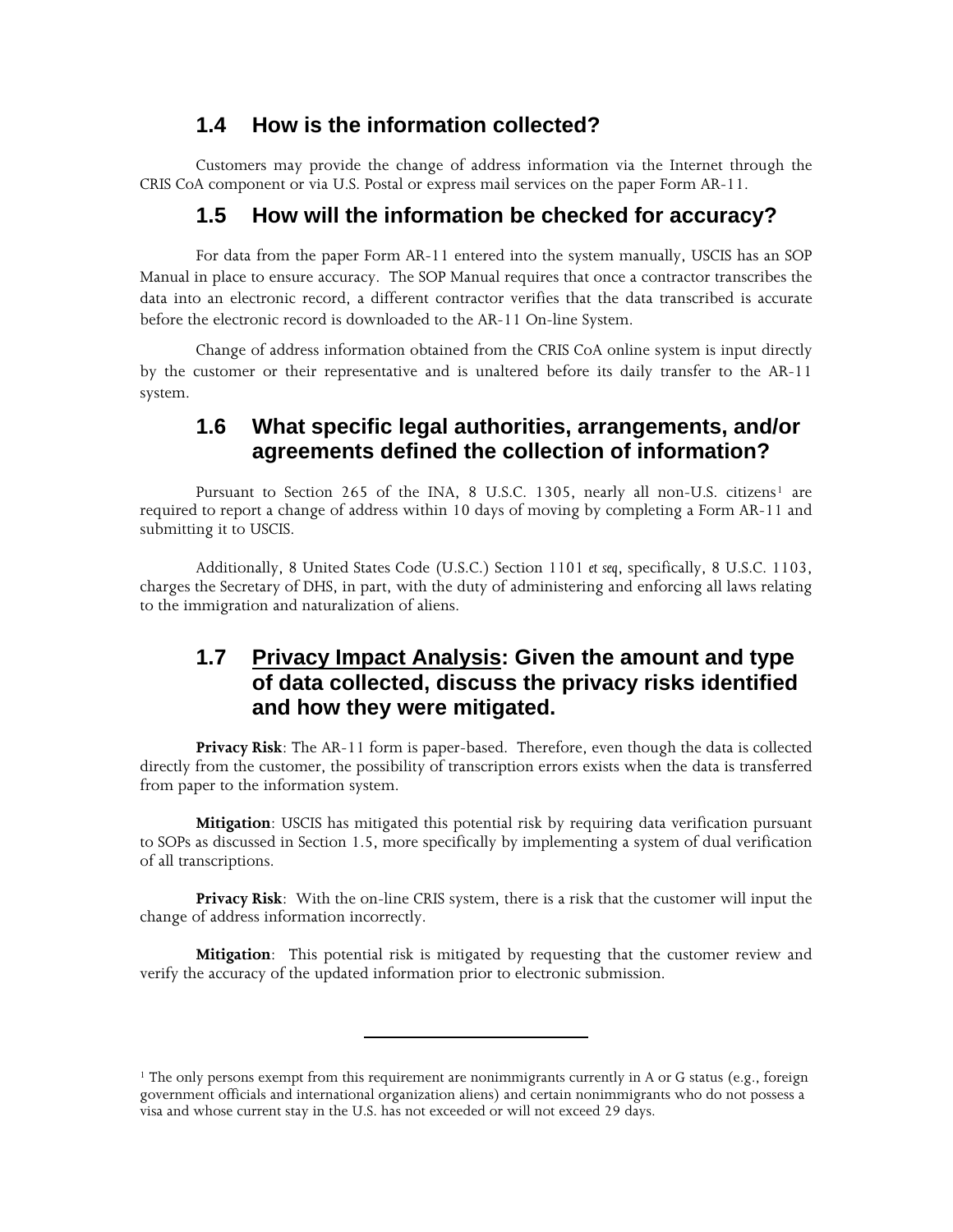## **Section 2.0 Uses of the Information**

The following questions are intended to delineate clearly the use of information and the accuracy of the data being used.

#### **2.1 Describe all the uses of information.**

USCIS uses the PII to ensure it has an accurate record of where customers reside, as required by Section 265 of the INA, 8 U.S.C. 1305. The data is used for statistical and recordkeeping purposes, and may also be furnished to Federal, state, local and foreign law enforcement officials for law enforcement purposes.

#### **2.2 What types of tools are used to analyze data and what type of data may be produced?**

No tools are used to analyze the data and no additional data is produced by the system beyond that which is provided in the paper or online forms. The AR-11 form is used to simply update existing non-U.S. citizen addresses as required by law.

#### **2.3 If the system uses commercial or publicly available data please explain why and how it is used.**

The system does not use commercial or publicly available data.

#### **2.4 Privacy Impact Analysis: Describe any types of controls that may be in place to ensure that information is handled in accordance with the above described uses.**

**Privacy Risk:** Individuals who have been provided access to the system based upon mission need could exceed their authority and use the data for unofficial purposes.

**Mitigation:** DHS Management Directive System (MD) Number: 11042, *Safeguarding Sensitive But Unclassified (For Official Use Only) Information,* May 11, 2004, provides guidance for the manner in which DHS employees and contractors must handle Sensitive but Unclassified/For Official Use Only Information in both paper and electronic records (including AR-11). Additionally, all DHS employees are required to take annual computer security training, which addresses this issue. DHS also maintains rules of behavior for employees who use DHS systems.

As previously mentioned, USCIS also employs an SOP Manual at the service center to ensure accurate data entry and proper handling and appropriate use of information. USCIS also deploys user logs to ensure users are only accessing information related to their job functions. In addition, USCIS stores audit logs in the event that an audit is necessary.

# **Section 3.0 Retention**

The following questions are intended to outline how long information will be retained after the initial collection.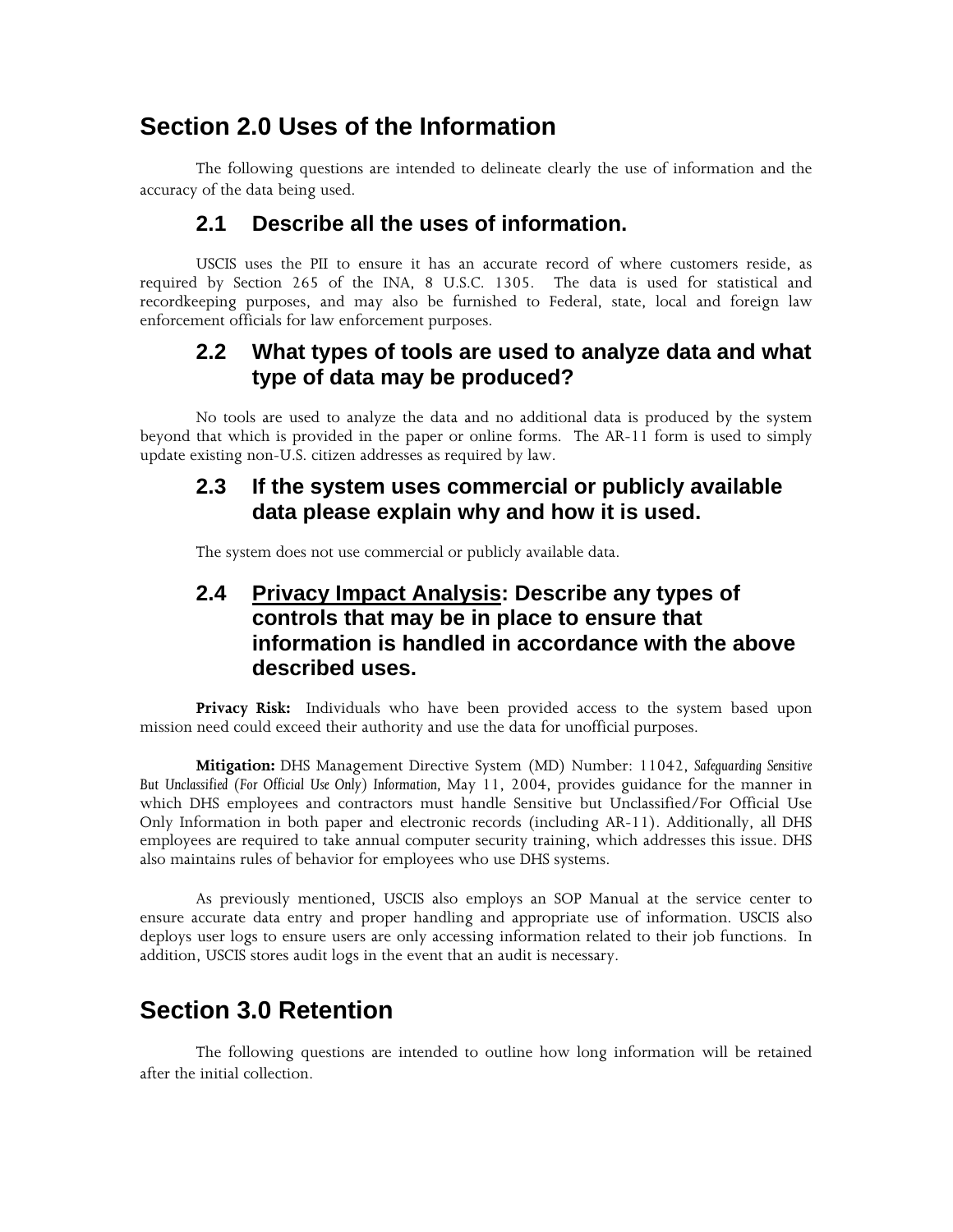#### **3.1 How long is information retained?**

Information located in AR-11 is maintained and disposed of in accordance with the criteria approved by NARA. The NARA Data Retention Schedule states that the last Form AR-11 received, including in the electronic form, from a registrant is destroyed 5 years after the date of receipt unless destroyed upon naturalization, departure, or the registrant's death. The data retention periods identified in the NARA schedules are consistent with the concept of retaining data only for as long as necessary to support the agency's mission.

#### **3.2 Has the retention schedule been approved by the component records officer and the National Archives and Records Administration (NARA)?**

 Yes, NARA approved the retention schedule, NM-162-71, for the Form AR-11 on June 8, 1962. USCIS is updating the NARA schedule to include the electronic form.

#### **3.3 Privacy Impact Analysis: Please discuss the risks associated with the length of time data is retained and how those risks are mitigated.**

**Privacy Risk:** There is a risk that AR-11 PII could be maintained for a period longer than necessary to achieve agency's mission.

**Mitigation:** Although there is always risk inherent in retaining personal data for any length of time, the AR-11 data retention periods identified in the NARA schedule are consistent with the concept of retaining personal data only for as long as necessary to support the agency's mission. NARA has agreed by approving USCIS' longstanding schedule.

# **Section 4.0 Internal Sharing and Disclosure**

The following questions are intended to define the scope of sharing within DHS.

#### **4.1 With which internal organization(s) is the information shared, what information is shared and for what purpose?**

AR-11 receives data from the CRIS CoA interface, which provides the input from the webbased change of address function.

Read-Only query access to information contained in the AR-11 system is provided to ICE and CBP for investigatory, deportation, and immigration court functions, enabling them to perform their mission requirements.

#### **4.2 How is the information transmitted or disclosed?**

The information in the AR-11 system is accessed through the mainframe and disclosed to ICE and CBP as read-only.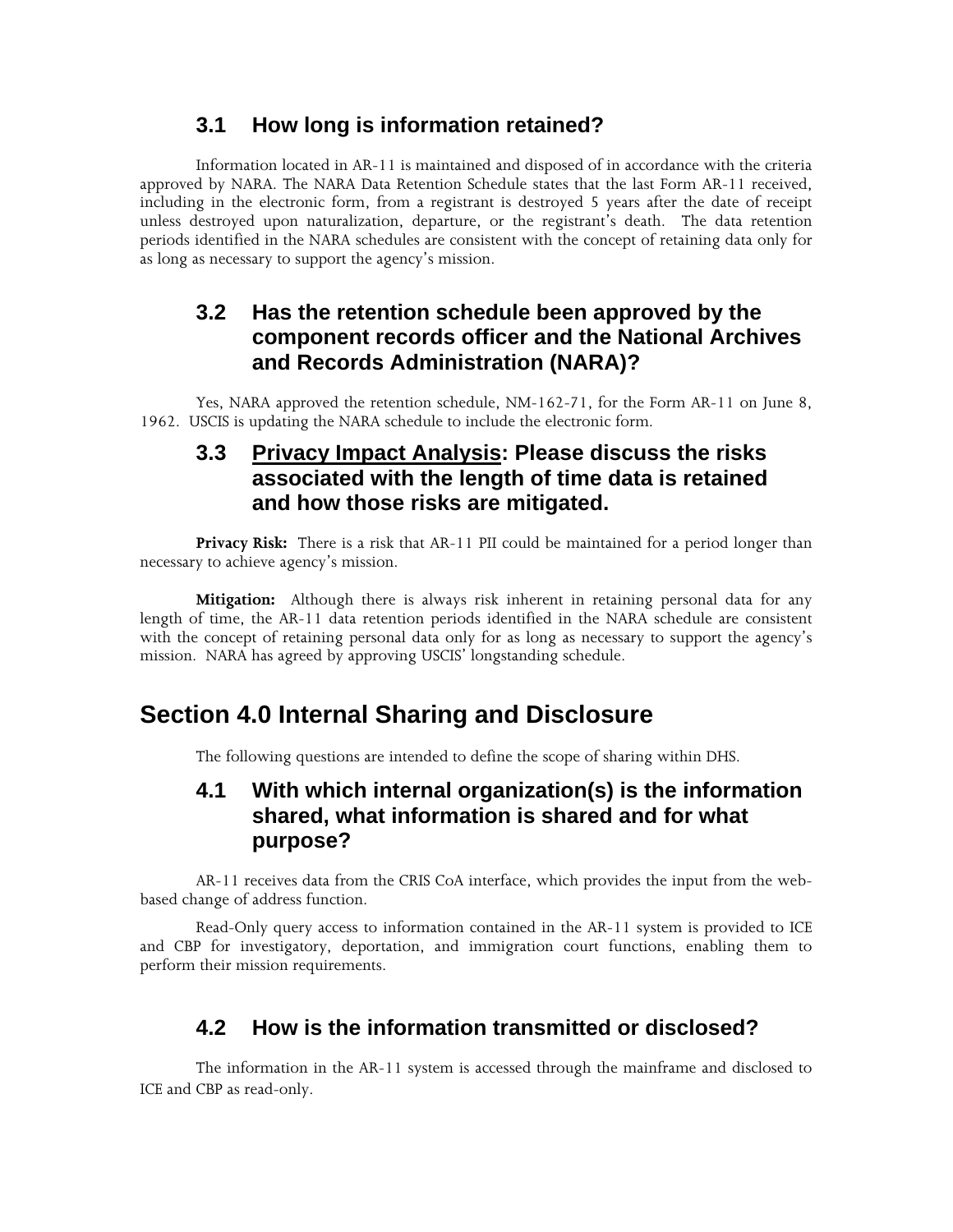#### **4.3 Privacy Impact Analysis: Considering the extent of internal information sharing, discuss the privacy risks associated with the sharing and how they were mitigated.**

**Privacy Risk:** The main risk associated with internal information sharing with ICE and CBP is that unauthorized access to, or disclosure of, information contained within the system.

**Mitigation:**USCIS is careful to only share data with other DHS components who need to know the information. USCIS trains analysts examining immigration data in how to understand, interpret, and use the data and trusts that other DHS components provide similar training to analysts with similar immigration experience.

Furthermore, information in this system is safeguarded in accordance with applicable laws, rules, and policies. All records are protected from unauthorized access through appropriate administrative, physical, and technical safeguards that include restricting access to authorized personnel who have a need-to-know. This adheres to requirements of the DHS Information Technology Security Programs Handbook to include the issuance and use of password protection identification features. All internal components are mandated by DHS to comply with DHS' Sensitive System Security guidelines.

Additionally, USCIS stores audit logs of all user information.

## **Section 5.0 External Sharing and Disclosure**

The following questions are intended to define the content, scope, and authority for information sharing external to DHS which includes Federal, state and local government, and the private sector.

#### **5.1 With which external organization(s) is the information shared, what information is shared, and for what purpose?**

While AR-11 does not initially share address change information with external organizations, it may ultimately be shared with external organizations via CLAIMS 3 and CLAIMS 4.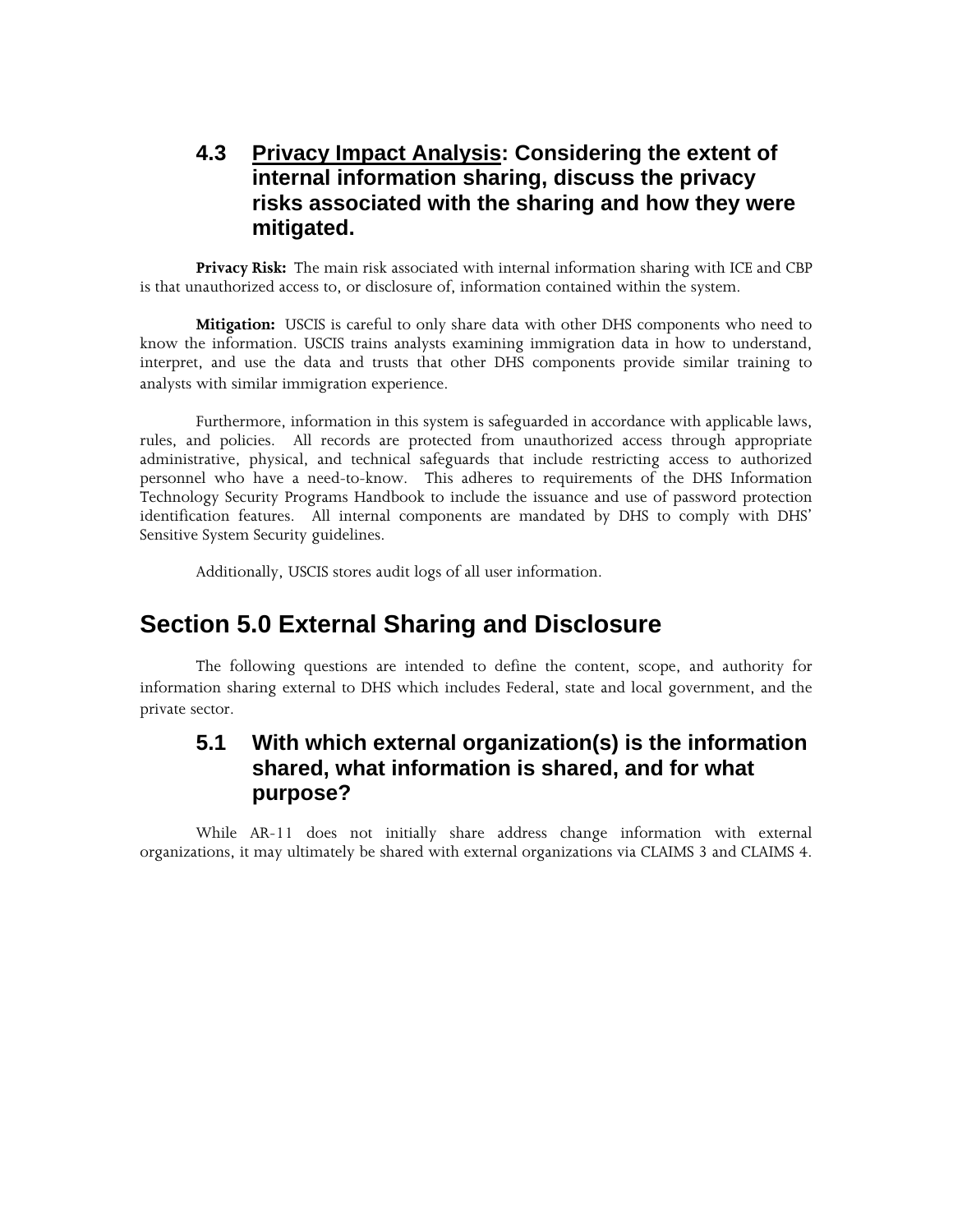**5.2 Is the sharing of personally identifiable information outside the Department compatible with the original collection? If so, is it covered by an appropriate routine use in a SORN? If so, please describe. If not, please describe under what legal mechanism the program or system is allowed to share the personally identifiable information outside of DHS.** 

AR-11 does not share address change information directly with external organizations. However, if information is provided through CLAIMS 3/CLAIMS 4, the disclosure is covered by the Benefits Information System SORN (73 FR 56596).

#### **5.3 How is the information shared outside the Department and what security measures safeguard its transmission?**

AR-11 does not share address change information directly with external organizations.

#### **5.4 Privacy Impact Analysis: Given the external sharing, explain the privacy risks identified and describe how they were mitigated.**

For information provided through CLAIMS 3/CLAIMS 4, all external sharing arrangements are consistent with existing published routine uses (in the SORN for this system of records) or performed with the consent of the individual whose information is being shared.

# **Section 6.0 Notice**

The following questions are directed at notice to the individual of the scope of information collected, the right to consent to uses of said information, and the right to decline to provide information.

#### **6.1 Was notice provided to the individual prior to collection of information?**

Form AR-11 contains a privacy statement detailing the authority to collect the information requested and how USCIS uses and shares the information collected.

Individuals are also provided general notice through the Benefits Information System SORN published in the Federal Register (73 FR 56596).

#### **6.2 Do individuals have the opportunity and/or right to decline to provide information?**

When change of address information is provided online or in the paper Form AR-11, the customer has the right to decline to provide PII; however, the customer is informed at the point of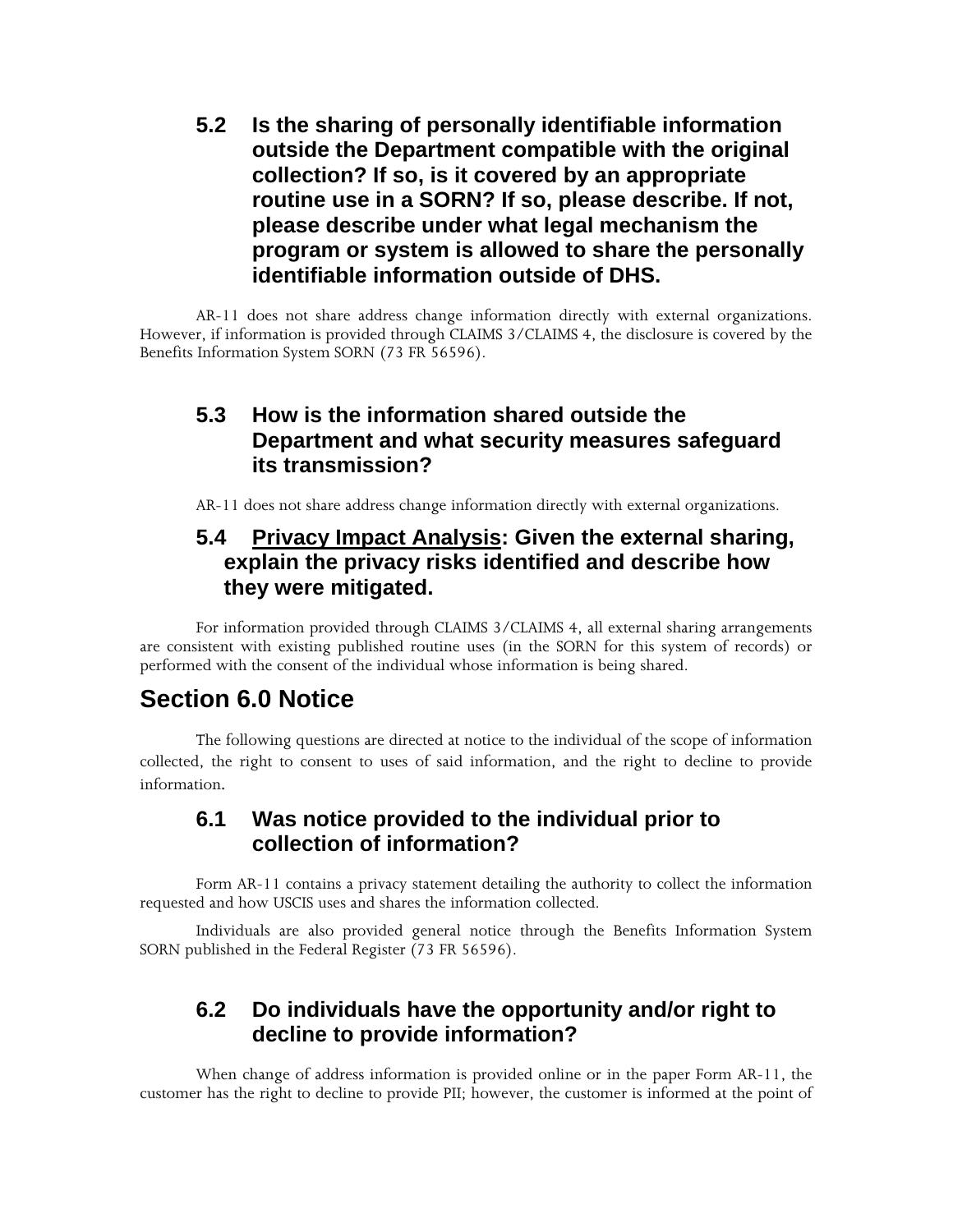collection that a change of address cannot be completed without providing this information. In addition, failure to provide the change of address information could result in the denial of a pending immigration benefit. According to Section 265 of the INA (8 U.S.C. 1305), all customers are required by law to provide a change of address within ten days of the date of that change.

#### **6.3 Do individuals have the right to consent to particular uses of the information? If so, how does the individual exercise the right?**

Individuals do have the right to consent to particular uses of the information; however, refusing to consent could result in denial of the benefit sought. USCIS' use of the information will conform to the appropriate policies of the Benefits Information System SORN (73 FR 56596).

#### **6.4 Privacy Impact Analysis: Describe how notice is provided to individuals, and how the risks associated with individuals being unaware of the collection are mitigated.**

Customers are advised by a statement on Form AR-11 that the information provided can be shared with other Federal, state, local and foreign law enforcement officials. In the USCIS website Privacy Notice,<sup>[2](#page-8-0)</sup> individuals are also notified that electronically submitted information is maintained and destroyed according to Federal Records Act requirements, NARA regulations and records schedules, and in some cases may be covered by the Privacy Act and subject to disclosure under the Freedom of Information Act (FOIA). OMB approved all Privacy Act Statements used when collecting data. See the response to Section 1.1 for a discussion of the manner in which USCIS uses AR-11 data.

# **Section 7.0 Access, Redress and Correction**

The following questions are directed at an individual's ability to ensure the accuracy of the information collected about them.

#### **7.1 What are the procedures that allow individuals to gain access to their information?**

Information contained within this system may be obtained by individuals to whom the information pertains provided that they are made in writing. Such requests may be submitted by mail or in person at a District or Field Office. If a request for access is made by mail, the envelope and letter must be clearly marked "Privacy Access Request" to ensure proper and expeditious processing. The requester should provide his or her full name, date and place of birth, and verification of identity (full name, current address, and date and place of birth) in accordance with DHS regulations governing Privacy Act requests (found at 6 Code of Federal Regulations, Section 5.21), and any other identifying information that may be of assistance in locating the record. Any individual seeking to access information maintained in AR-11 should direct his or her request to the USCIS FOIA / Privacy Act (PA) Officer at USCIS FOIA/PA, 70 Kimball Avenue, South

<span id="page-8-0"></span><sup>2</sup> Available at http://149.101.23.2/graphics/privnote.htm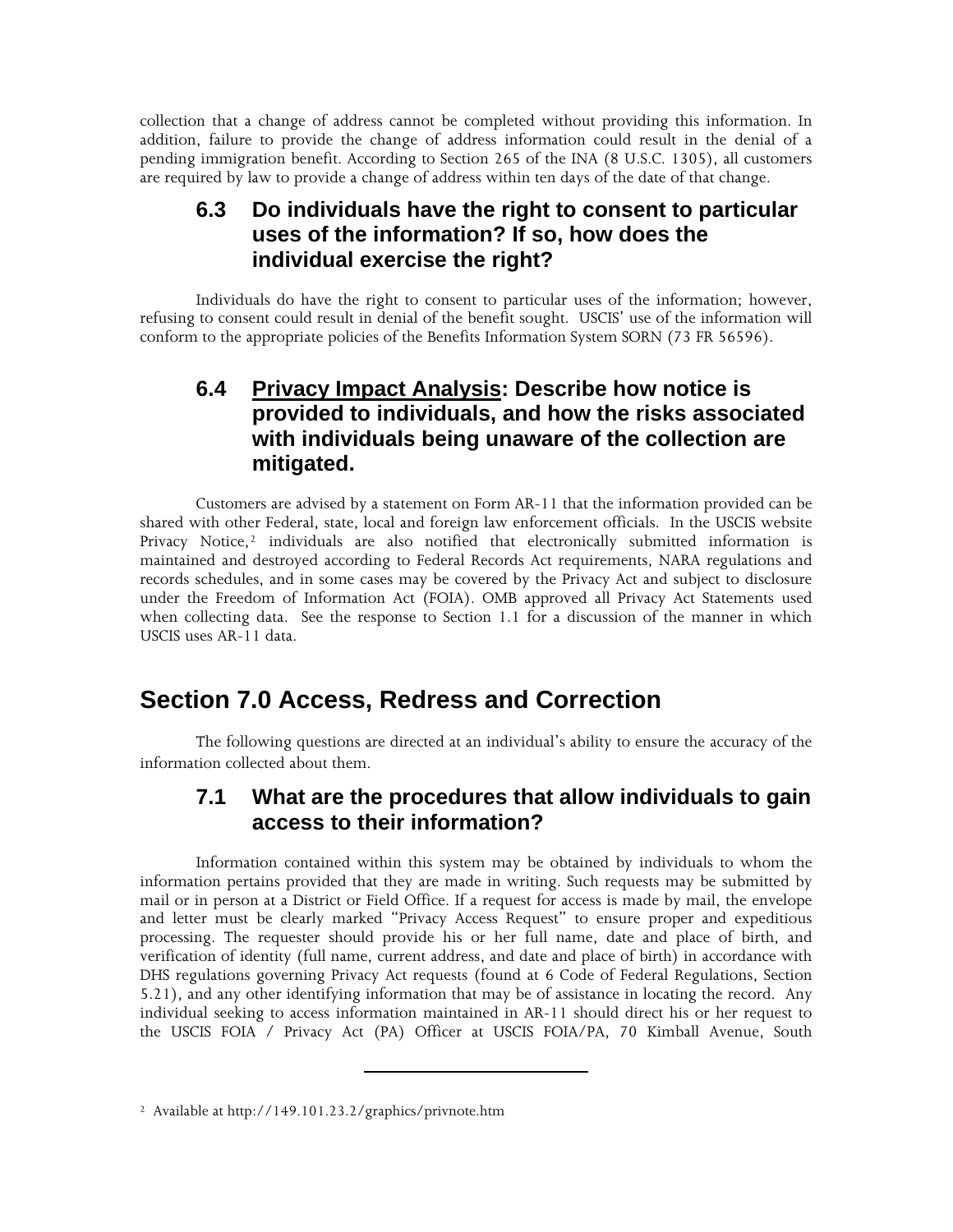Burlington, Vermont 05403-6813 (Human resources and procurement records) or USCIS National Records Center (NRC), P. O. Box 648010, Lee's Summit, MO 64064-8010 (all other USCIS records). The process for requesting records can be found at 6 Code of Federal Regulations, Section 5.21.

#### **7.2 What are the procedures for correcting inaccurate or erroneous information?**

Because the AR-11 process is designed to ensure the accuracy of address information, customers need only submit another AR-11 form or complete a CRIS CoA online form if they discover that their address information is incorrectly stated in the AR-11 system. The customer would simply repeat the original process and submit the correction.

Additionally, USCIS treats all requests for amendment of information in a system of records as Privacy Act amendment requests. Requests for records amendments may be submitted to the address listed in Section 7.1 or to the service center where the application was originally submitted. The request should state clearly the information that is being contested, the reasons for contesting it, and the proposed amendment to the information. If USCIS intends to use information that is not contained in the application or supporting documentation (e.g., criminal history received from law enforcement), it will provide formal notice to the customer and provide them an opportunity to refute the information prior to rendering a final decision regarding the application. This provides yet another mechanism for erroneous information to be corrected.

#### **7.3 How are individuals notified of the procedures for correcting their information?**

The Benefits Information System SORN for this system provides individuals with guidance regarding the procedures for correcting information. This PIA provides similar notice. Privacy Act Statements, including notice of an individual's right to correct information, are also contained in immigration forms published by USCIS. In addition, individuals can access USCIS' website at <https://egov.uscis.gov/crisgwi/go?action=coa> to obtain guidance on submitting an address change through CoA.

#### **7.4 If no formal redress is provided, what alternatives are available to the individual?**

Customers are provided opportunity for redress as discussed above.

#### **7.5 Privacy Impact Analysis: Please discuss the privacy risks associated with the redress available to individuals and how those risks are mitigated.**

Because the AR-11 system is actually a form of redress for customers who believe their address information is incorrectly stated in the AR-11 system, there is no additional privacy risk associated with redress. The accuracy and quality of the data is improved as a result of the AR-11 system.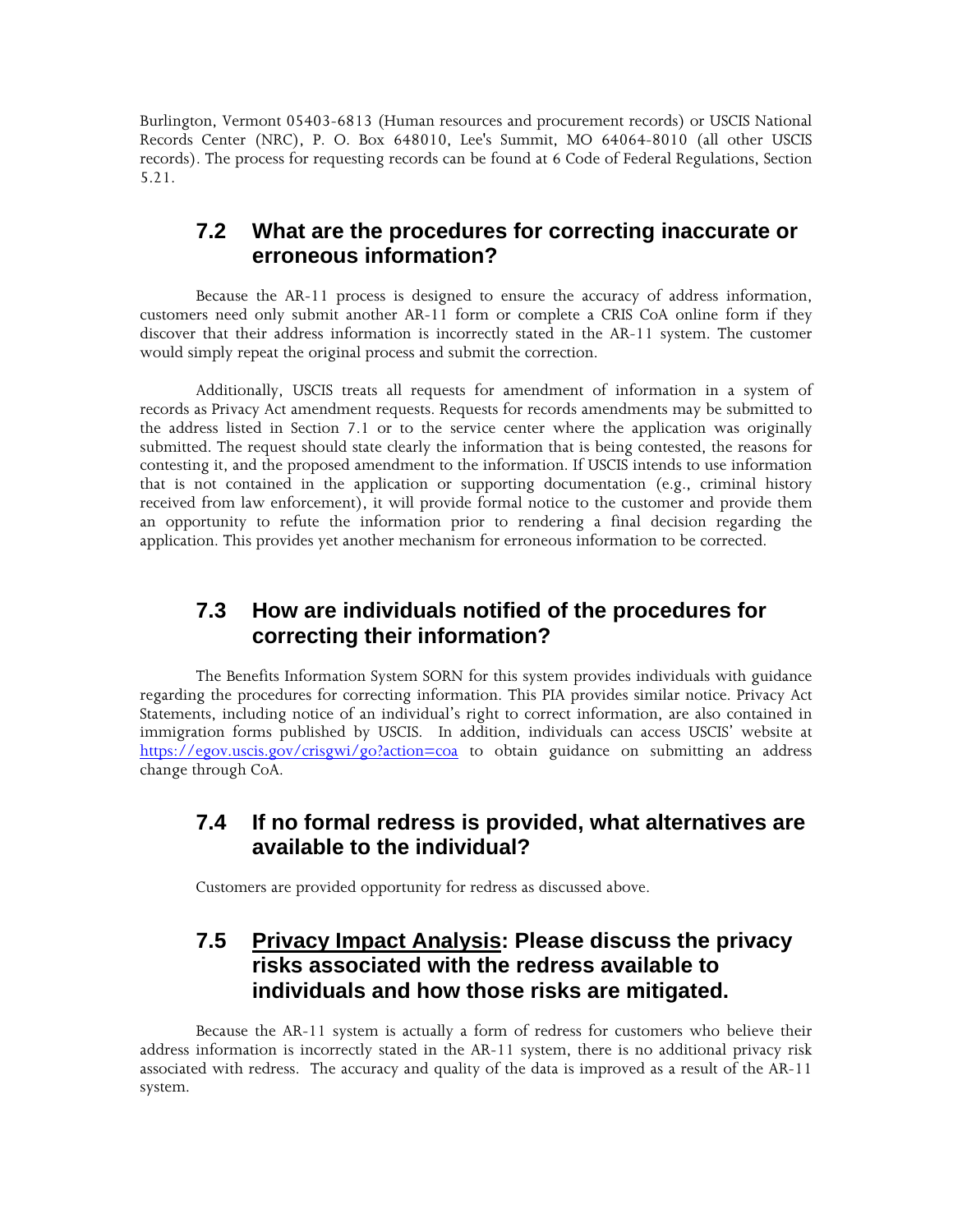# **Section 8.0 Technical Access and Security**

The following questions are intended to describe technical safeguards and security measures.

#### **8.1 What procedures are in place to determine which users may access the system and are they documented?**

The AR-11 security processes are handled by the Password Issuance and Control System (PICS). PICS is a DHS/ICE security function that can be used to control user access to the AR-11 query screens.

The DHS PICS Office controls user authorizations and authentication controls for all DHS system users. Officers that have read-only access include adjudications officers who review applications and assign benefits. All users must access the system formally through terminal emulation software and TCP/IP access, as documented in the system's security documents. All users have cleared access to system resources granted through the DHS PICS Office.

#### **8.2 Will Department contractors have access to the system?**

Yes, contractors have access to AR-11. USCIS establishes personnel security requirements for contractors. USCIS requires an approved Interconnectivity Security Agreement (ISA) be established prior to contractor staff being granted access to the AR-11. All contractor staff is required to undergo a security clearance prior to being granted an account online. Once granted a clearance, contractor staff are further restricted within AR-11 by role-based security to restrict data access for collection only.

#### **8.3 Describe what privacy training is provided to users either generally or specifically relevant to the program or system?**

The USCIS personnel are required to receive annual security awareness training. The security awareness training covers how to handle privacy data. Refresher training is required prior to May 31st of each year.

#### **8.4 Has Certification & Accreditation been completed for the system or systems supporting the program?**

The AR-11 has an Authorization to Operate (ATO) valid through July 30, 2011.

#### **8.5 What auditing measures and technical safeguards are in place to prevent misuse of data?**

AR-11 process requirements dictate that no users may edit or update records. Customers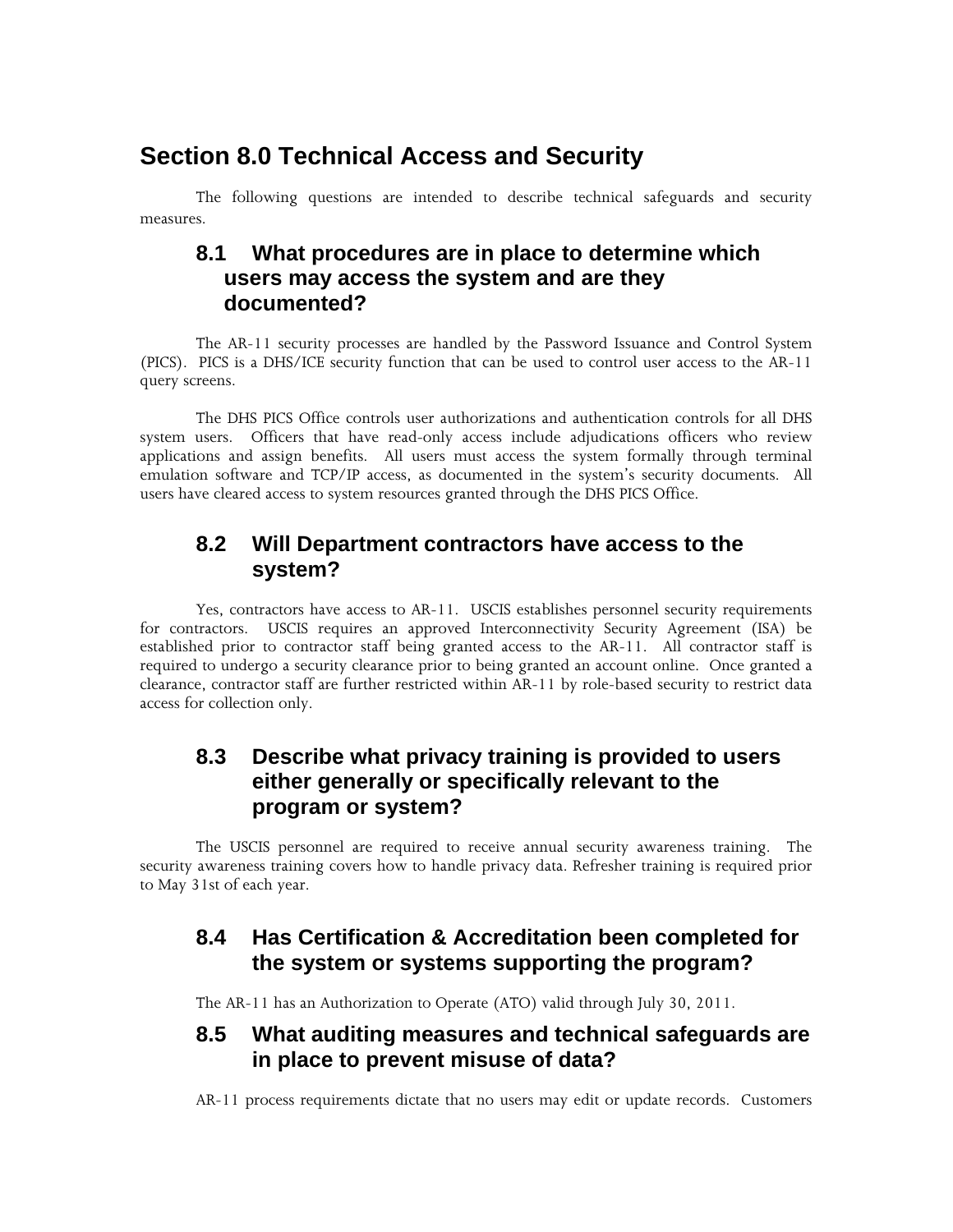may edit their records by submitting an address change through CoA or the paper Form AR-11. Any change to a customer's record must be initiated by completing the online CoA request or paper Form AR-11. The information is then uploaded into AR-11. In addition, USCIS stores audit logs in case an audit is necessary.

#### **8.6 Privacy Impact Analysis: Given the sensitivity and scope of the information collected, as well as any information sharing conducted on the system, what privacy risks were identified and how do the security controls mitigate them?**

**Privacy Risk:** The primary risk for AR-11 is unauthorized access to or disclosure of information contained within AR-11.

**Mitigation:** To mitigate this risk, a number of business and system rules have been implemented. Access to the database is given only to users that need it to perform their official duties. All authorized users must authenticate using a User Id and password.

USCIS offices are located in buildings with controlled access by security guards or authorized contractors for the government. Access to premises is by official identification. Information in this system is also safeguarded in accordance with applicable laws, rules, and policies. All records are protected from unauthorized access through appropriate administrative, physical, and technical safeguards including restricting access to authorized personnel who have a need-to-know including DHS Information Technology Security Program Handbooks using password protection identification features. AR-11 is maintained at the Department of Justice (DOJ) Data Center (Dallas). Physical controls of the facility (e.g., guards, locks, etc.) apply and prevent entry by unauthorized entities. The system does not contain classified information.

#### **Section 9.0 Technology**

The following questions are directed at critically analyzing the selection process for any technologies utilized by the system, including system hardware, RFID, biometrics and other technology.

#### **9.1 What type of project is the program or system?**

AR-11 is an operational customer service system.

#### **9.2 What stage of development is the system in and what project development lifecycle was used?**

AR-11 is in the Operations and Maintenance phase of the DHS System Development Life Cycle.